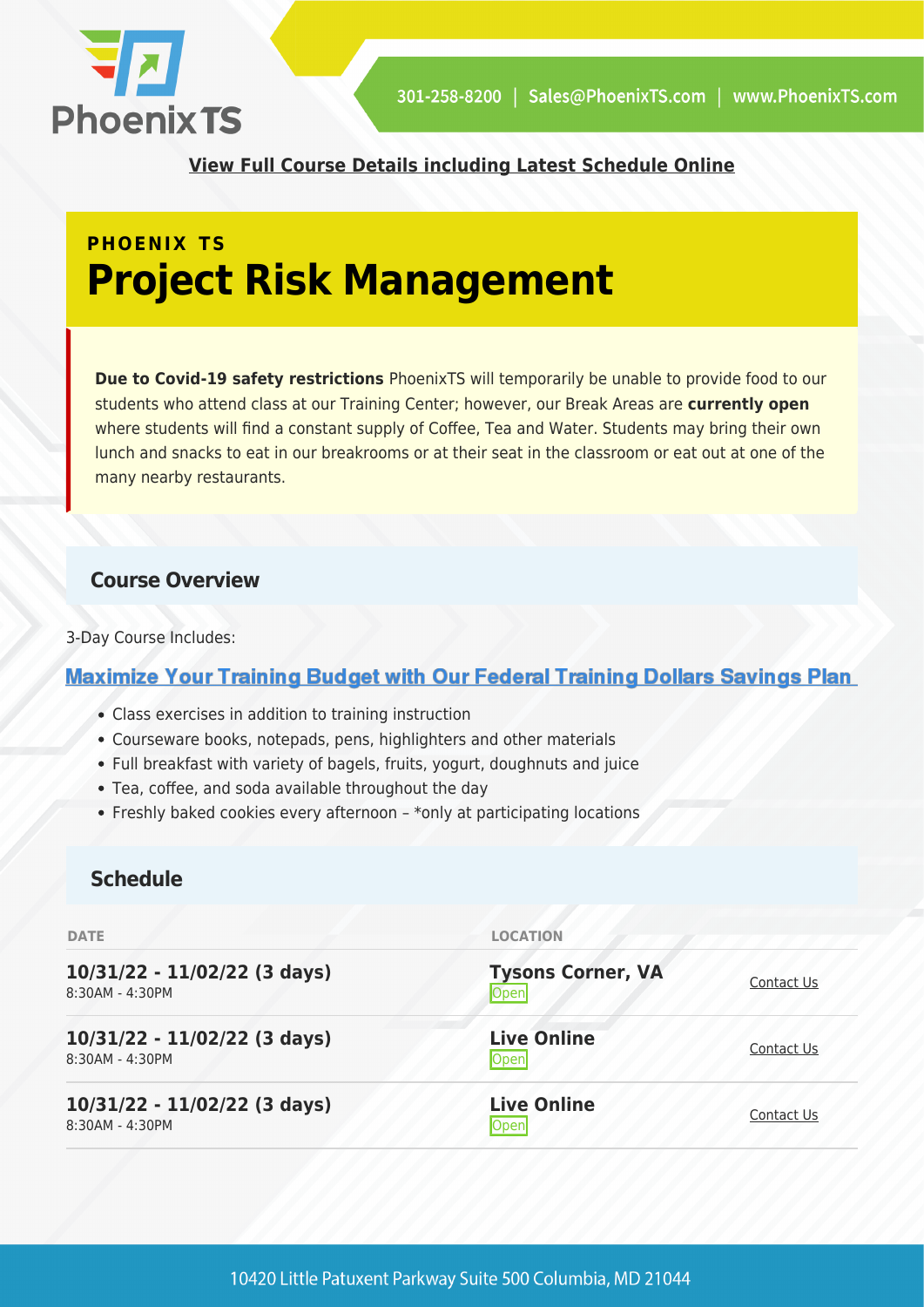

## **Course Outline**

#### **Module 1: Risk Management Overview**

- Project Risk Standard
- Definition and Role of Project Risk Management
- Risk Management Best Practices and Success Factors

#### **Module 2: What You Need Before Effectively Beginning Risk Management**

#### **Module 3: Plan Risk Management**

- Purpose and Objectives of the Plan Risk Management Process
- Success Factors
- Tools and Techniques
- Documentation for Identity Risks Process

#### **Module 4: Identify Risks**

- Purpose and Objectives
- Success Factors
- Tools and Techniques
- Documentation for the Identify Risk Process

#### **Module 5: Perform Qualitative Risk Analysis**

- Purpose and Objectives of the Perform Qualitative Risk Analysis
- Success Factors
- Tools and Techniques
- Documentation for Perform Qualitative Risk Analysis Process

#### **Module 6: Plan Risk Responses**

- Purpose and Objectives of the Plan Risk Responses Process
- Success Factors
- Tools and Techniques
- Documentation for Plan Risk Responses Process

#### **Module 7: Monitor and Control Risks**

- Purpose and Objectives
- Success Factors
- Tools and Techniques
- Documentation for Monitor and Control Risk Process

#### **Module 8: Risk Governance**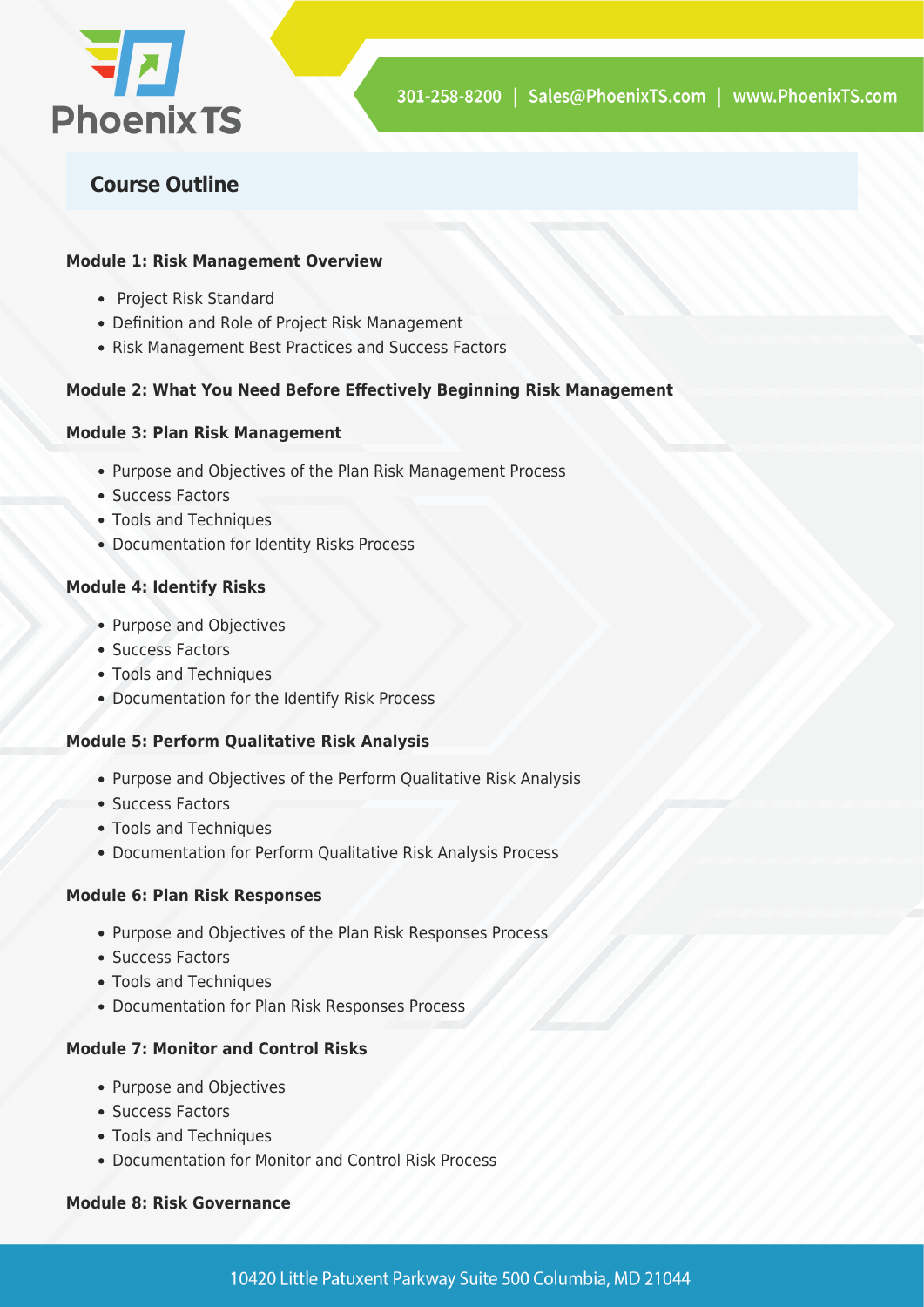

**Due to Covid-19 safety restrictions** PhoenixTS will temporarily be unable to provide food to our students who attend class at our Training Center; however, our Break Areas are **currently open** where students will find a constant supply of Coffee, Tea and Water. Students may bring their own lunch and snacks to eat in our breakrooms or at their seat in the classroom or eat out at one of the many nearby restaurants.

# Starting at **\$1,395**





## Price Match Guarantee

We'll match any competitor's price quote. Call us at 240-667-7757.

10420 Little Patuxent Parkway Suite 500 Columbia, MD 21044